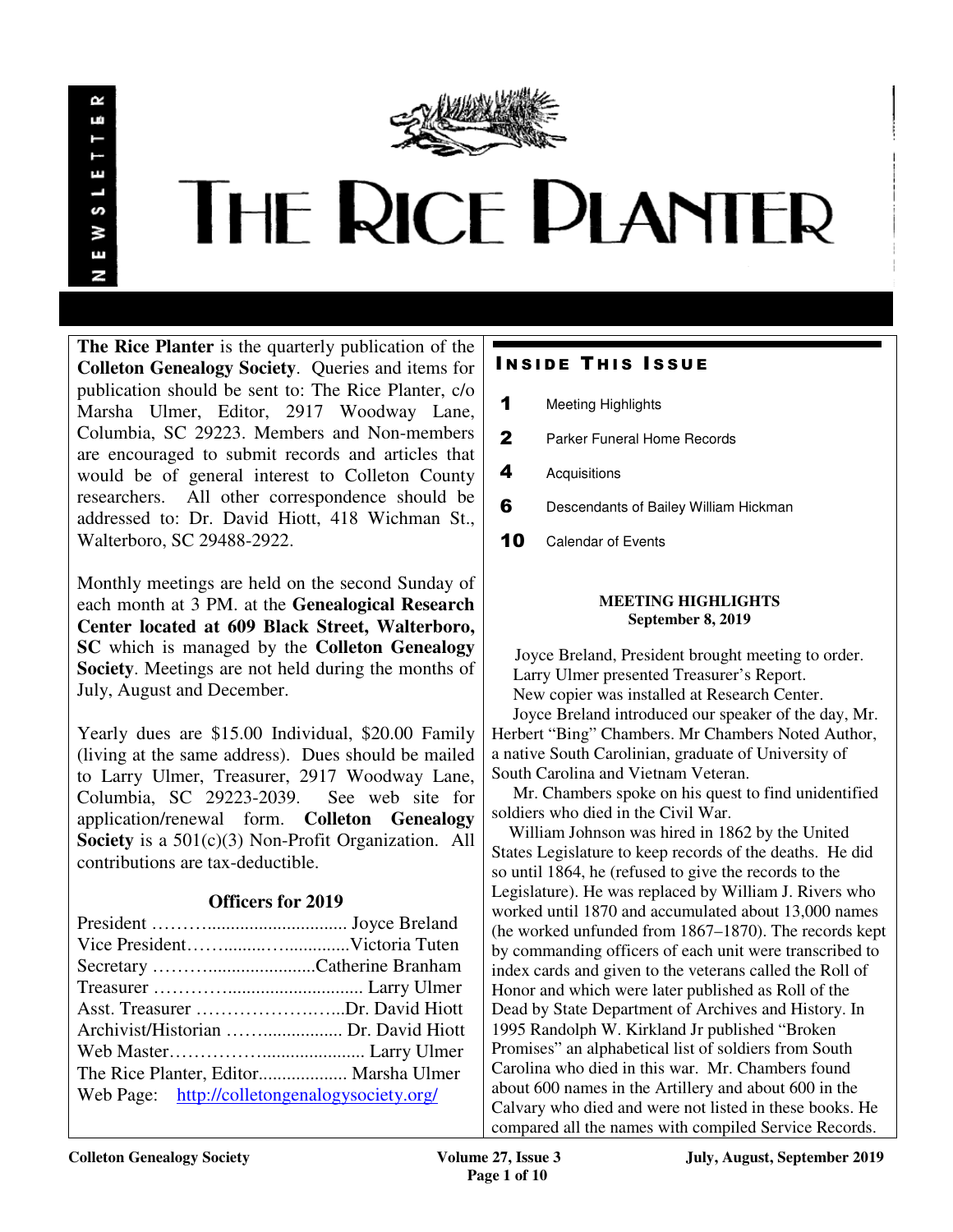These names along with biological sketches were published in the first and second volumes of "And Were the Glory of Their Time". Mr. Herbert Chambers is working diligently on Volume III which covers unlisted names and biological sketches of those who died while serving in the Infantry during the Civil War. As of today, Bing has found about 3800 soldiers. Meeting adjourned.

Those attending were: Cathy Branham, Joyce Breland, Mr. and Mrs. Herbert Chambers, John Hiott, Pat Johnson, Heather Tuten, Victoria Tuten and Larry Ulmer.

#### **PARKER FUNERAL HOME RECORDS**

#### **Gatch, Vera Maude Bennett**

b. Feb 20 1907 Colleton County, SC d. Jul 16 1960 Round O, SC bur: Ackerman Cemetery, Round O, SC Spouse: Raymond M. Gatch Father: George Meshell Bennett b. Colleton County, SC Mother: Maude Way b. Colleton County, SC Son: William Raymond Gatch of Round O, SC Dau: Mrs. J F. Stackley of Florence, SC Mrs. L. K. Strickland of Columbia, SC Mrs. George Layne of Williamson, W. VA Bro: James Bennett of Walterboro, SC Sis: Mrs. Clyde Waller of Albany, GA Mrs. George Walker of Walterboro, SC Mrs. Hoke Griffith of Jerico, SC 11 Grandchildren

#### **Ginn Sr, William Robert**

b. Jul 02 1903 Hampton County, SC d. Dec 14 1960 Colleton County Hospital, Walterboro, SC bur: Black Creek Baptist Church Cemetery Occ: Farmer Spouse: Gertrude Sanders Father: Robert Eugene Ginn b. Hampton County, SC Mother: Rosa Lee Mason b. Hampton County, SC Son: William Robert Ginn Jr. of Mountville, SC Franklin Delano Ginn of Walterboro, SC John Douglas Ginn of Walterboro, SC Dau: Mrs Otis Hill of Walterboro, SC Miss. Louise Ginn of Walterboro, SC Mrs. Mackey Nettles of Walterboro, SC Miss Irene Ginn of Walterboro, SC Miss Linda Lee Ginn of Walterboro, SC Sis: Mrs. A. W. Kearse of Walterboro, SC Mrs. Willie Chesser of Ravenel, SC Mrs. Brooks Stanley of Brunson, SC 6 Grandchildren

#### **PARKER FUNERAL HOME RECORD cont'**

**Griffin, Benjamin Franklin**  b. Sep 12 1880 Colleton County, SC d. Sep 20 1960 Charleston County, SC bur: Bethel Methodist Church Cemetery Occ: Retired Farmer Spouse: Elizabeth Patrick Father: Edward Bryan Griffin b. Colleton County, SC Mother: Matilda Crosby b. Colleton County, SC Dau: Mrs. Felix Herndon of Ruffin, SC Bro: L. P. Griffin of Williams, SC Sis: Mrs. Clifton Crosby of Ruffin, SC Mrs. Blanche Crosby of Ruffin, SC Mrs. J. W. Patrick of Eustis, FL

#### **Gohagan, Alonzo Lee**

b. Nov 26 1886 Bamberg County, SC d. Jun 01 1960 Horry County, SC bur: Smoaks Baptist Church Cemetery Occ: Retired Carpenter and Farmer/ Spouse: Florence Cope Father: George Gohagan b. Bamberg County, SC Mother: Rosa Ayer b. Bamberg County, SC Son: George Russell Gohagan of Myrtle Beach, SC W. A. Gohagan of Deland, FL W. Reginald Gohagan of Myrtle Beach, FL Dau: Mrs. Charles H. Scrughan of Charleston, SC Mrs. Frank Kinsey of Walterboro, SC Mrs. Jack Warren of New Orleans, LA Bro: Sam Gohagan of Ehrhardt, SC Horace Gohagan of Ehrhardt, SC Sis: Mrs. Barney Bessinger of Walterboro, SC Mrs. Ollie Mae Gleason of Ehrhardt, SC Mrs. Owen Kinard of Olar, SC 8 Grandchildren 1 Great Grandchild

#### **Hacker, Mrs. Joe Haddon Vaughn Ackerman**

b. Mar 24 1882 Cottageville, SC d. Mar 27 1960 Cottageville, SC bur: Red Oak Cemetery Spouse: L. C. Hacker Father: T. Rogers Ackerman b. Cottageville, SC Mother: Sallie Dandridge b. Cottageville, SC Son: Arthur Rogers Hacker of Cottageville, SC Dau: Mrs. B. F. Ackerman of Cottageville, SC Bro: H. P. Ackerman of Summerville, SC J. C. Ackerman of Cottageville, SC Sis: Mrs. C. W. Pierce of Cottageville, SC 11 Grandchildren 3 Great Grandchildren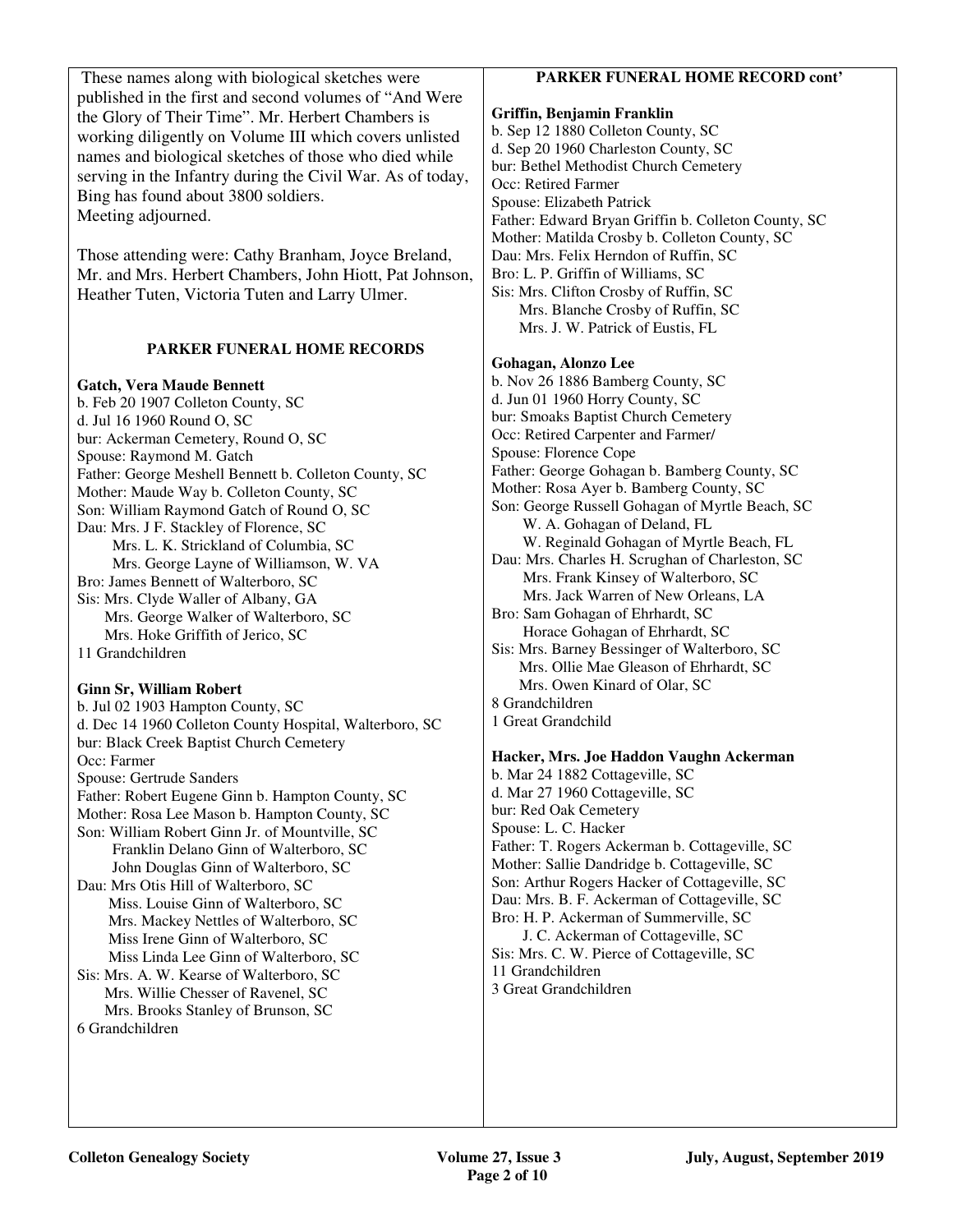### **PARKER FUNERAL HOME RECORDS cont'**

#### **Hamer, Lenora Kirby**

b. Dec 01 1884 Smith Grove, KY d. Jul 13 1960 Colleton County Hospital, Walterboro, SC bur: Oak Ridge Cemetery, Bennettsville, SC Occ: Retired Artist Spouse: Alfred L. Hamer Father: James R. Kirby b. Kentucky Mother: Miriam Elmina Royal b. Kentucky Dau: Mrs. Robert N. Buvinger of Walterboro, SC Mrs. R. H. Oliver Jr of Charleston, SC Bro: Morris Kirby of Evansville, IN Sis: Mrs. Lucillle Kirby Boyden of Fontana Village, NC 3 Grandchildren

#### **Hanna, Ruth Mary (Mollie) Harley**

b. Apr 25 1875 Walterboro, SC d. Jun 18 1960 Medical College Hospital, Charleston, SC bur: Live Oak Cemetery Father: William S. Harley b. Colleton County, SC Mother: Ruth Harriett Miller Harley Beach b. Walterboro, SC Spouse: Myers E. Hanna Sis: Miss Annie Beach Mrs. Croom Moore of Lakeland, FL

#### **Harrison, Charles Clifton**

b. Dec 12 1887 Colleton County, SC d, Dec 29 1960 Colleton County, SC bur: Bedon Baptist Church Cemetery Occ: Farmer Spouse: Hattie Valentine Father: Charlie C. Harrison b. Colleton County, SC Mother: Mary Ellen George b. Colleton County, SC Son: Harris Harrison of Walterboro, SC James Harrison of Walterboro, SC Charles C. Harrison of Savannah, GA Heber Harrison of Savannah, GA Hollen Harrison of Walterboro, SC Sis: Mrs. Calvin G. Lane of Savannah, GA Mrs. Jessie Joyce of Savannah, GA 14 Grandchildren

#### **Hastings, Mary Goodwin**.

b. Oct 15 1882 Colleton County, SC d. Sep 01 1960 Colleton County, SC bur: Little Swamp Methodist Church Cemetery Spouse: Wayne Hastings b. Father: James Goodwin b. Bamberg County, LC Mother: Sheba Boatwright b. Colleton County, SC Son: James William Bass of San Bernadino, CA Dar: Mrs. Lucille Mixon of Walterboro, SC Bro: E. L. Goodwin of Hastings, FL Sis: Miss Sennie Goodwin of St Augustine, FL Mrs. Ibbie Drummonds of St. Augustine, FL Mrs. Ellen Lee of Bunell, FL Mrs. Carl Goodwin of Anderson, SC Grandson: Joe Bass of Walterboro, SC

#### **PARKER FUNERAL HOME RECORDS cont'**

**Haws, Kathleen Reeves**  b. Aug 11 1898 Jonesboro, TN d. Oct 04 1960 Colleton County Hospital, Walterboro, SC bur: Live Oak Cemetery Spouse: Samuel N. Haws Father: Isaac Edward Reeves b. Jonesboro, TN Mother: Mary Dosser b. Jonesboro, TN Dau: Mrs. W. Perry Murphy of Walterboro, SC Mrs. Ted C. Hodges of Walterboro, TN Mrs. Mary Claire Stone pf Charleston, SC Mrs. W. Larry Hardin of Summerville, SC Sis: Miss Anna C. Reeves of Walterboro, SC Mrs. Hugh D. Faust of Knoxville, TN 7 Grandchildren **Herndon, Benjamin Abraham**  b. Apr 21 1879 Colleton County, SC d. Sep 14 1960 Colleton County Hospital, Walterboro SC

bur: Doctors Creek Baptist Church Cemetery Occ: Retired Farmer Spouse: Nora Breland Father: John E. Herndon b. Colleton County, SC Mother: Angie Breland b. Colleton County, SC Son: J. B. Herndon of Yemassee, SC Spencer E. Herndon of Ruffin, SC Felix M. Herndon of Ruffin, SC Frasier Herndon of Ruffin, SC Dau: Mrs. H. W. Guilford of Walterboro, SC Miss Gwendolyn Herndon of Ruffin, SC Bro: A.A. Herndon of Ruffin SC Sis: Mrs. W. H. Breland of Ruffin, SC 6 Grandchildren 8 Great Grandchildren

#### **Hickman, William Horace**

b. Jan 29 1921 Cottageville, SC d. Apr 19 1y960 Colleton County, SC bur: Spring Hill Baptist Church Cemetery Occ: Roofer Spouse: Jo Ann Robertson Father: Wesley O. Hickman b. Colleton County, SC Mother: Annie Adams b. Cottageville, SC Dau: Delores Ann Hickman 18 months Nancy Marie Hickman 7 months Bro: Robert Hickman of Cottageville, SC Sis: Mrs. Sifley Bailey of Charleston, SC Mrs. Hugo Hoff of Cottageville, SC Miss Mary Hickman of Cottageville, SC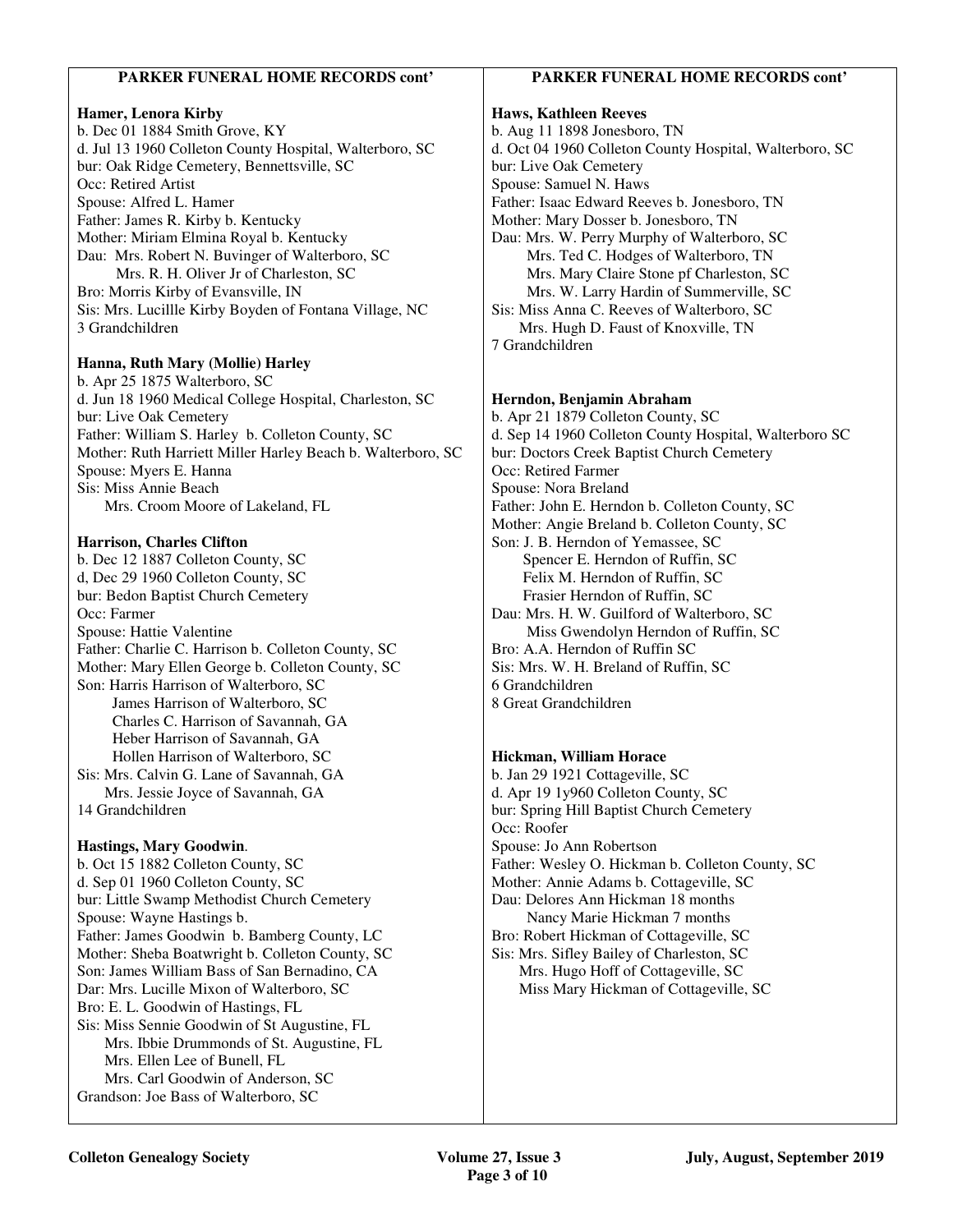#### **PARKER FUNERAL HOME RECORDS cont'**

#### **Hill, Sidney Sutcliff**

b. Jun 22 1902 Colleton County, SC d. Apr 13 1960 Colleton County, SC bur: Live Oak Cemetery Occ: Magistrates Office Spouse: Alma Miley Father: William F. Hill b. Colleton County, SC Mother: Ellie Padgett b. Colleton County, SC Son: Sidney Hill Jr of Moncks Corner, SC Dau: Mrs. George Woodard of North Carolina Bro: R. J. Hill of Walterboro, SC Sis: Mrs. Edith Pontious of Walterboro, SC Mrs. H. D. McDaniel of Walterboro, SC Mrs. Dorothy Fitts of Walterboro, SC Mrs. Clara Belle Murray of Washington, DC 6 Grandchildren

#### **Hilliard, Robert Marion**

b. Jul 14 1904 Lancaster d, Feb 18 1960 Colleton County Hospital, Walterboro, SC bur: Live Oak Cemetery Occ: Pharmacist Spouse: Margaret Bouzard Father: A. D. Hilliard b. Lancaster Mother: Dora Neill b. Lancaster

#### **Hudson, Charles William**

b. May 15 1876 Colleton County, SC d. Aug 30 1960 Colleton County Hospital, Walterboro, SC bur: Pine Grove Baptist Church Cemetery Occ: Farmer Spouse: Maggie Preacher Father: Daniel Hudson b. Colleton County, SC Mother: Rebecca Hudson b. Colleton County, SC Son: Willis Hudson of Walterboro, SC B. F. Hudson of Beaufort, SC Dau: Mrs. B. R. Williams of Columbia, SC Mrs. W. R. West of Miami, FL 15 Grandchildren 17 Great Grandchildren

#### **Hudson, Fannie Viola Nettles**

b. Feb 27 1891 Colleton County, SC d. Sep 02 1960 Colleton County Hospital, Walterboro, SC bur: Shiloh Baptist Church Cemetery Spouse: Owen Hudson Father: Noah Nettles b. Colleton County, SC Mother: Cass Kinsey b. Colleton County, SC Son: Zoid L. Hudson of Seabrook, SC Bro: Lonnie Nettles of Ruffin, SC Sis: Mrs. Annie Beverly of Walterboro, SC 3 Grandchildren

## **PARKER FUNERAL HOME RECORDS cont'**

#### **Hudson, Lina Givens**

b. Oct 13 1886 Colleton County, SC d. Feb 24 1960 Colleton County Hospital, Walterboro, SC bur: Bethel Methodist Church Cemetery Spouse: William Preacher Hudson Father: Carlos L. Givens b. Colleton County, SC Mother: Cornelia Buchanan b. Colleton County, SC Bro: C. Loyal Givens of Ruffin, SC W. Frank Givens of Walterboro, SC

#### **Hudson, Mary Rosa Gatch**

b. Apr 15 1879 Colleton County, SC d. Apr 02 1960 Tampa, FL bur: Old Round O Cemetery Spouse: Lycon Parks Hudson Father: J. P Gatch b. Colleton County, SC Mother: Mary E. Hoff b. Colleton County, SC Son: Alfred Hudson of Tampa, FL Daniel Lee Hudson of Miami, FL. Wilford Hudson of Miami, FL Leroy Hudson of Savannah, GA Bro: L. O. Gatch of Round O, SC O.D. T. Gatch of Johns Island, SC A. J. Gatch of Round O, SC John S. Gatch of Savannah, GA Ervin Gatch of Round O, SC Sis: Mrs. Lela Doyle of Charleston, SC Mrs. Ethel Avant of Hampton, SC Mrs. Amanda Platt of Edisto Beach, SC

#### **ACQUISITIONS**

#### **DONATION GIVEN BY**

**Abstracts of the Wills Guillford Estate Of The State of South Carolina 1740 – 1760 by Caroline T. Moore** 

**Jean Batten's Paperwork for DAR and Mayflower Descendants** 

**Genealogical Research Notes On: Guillford Smith Farmer Price Skirving (Others) a Total of 6 large Binders** 

#### **Monetary Contributions:**

Sam & Freida Hunter Cathy Branham Betty McGuire Thomas Ackerman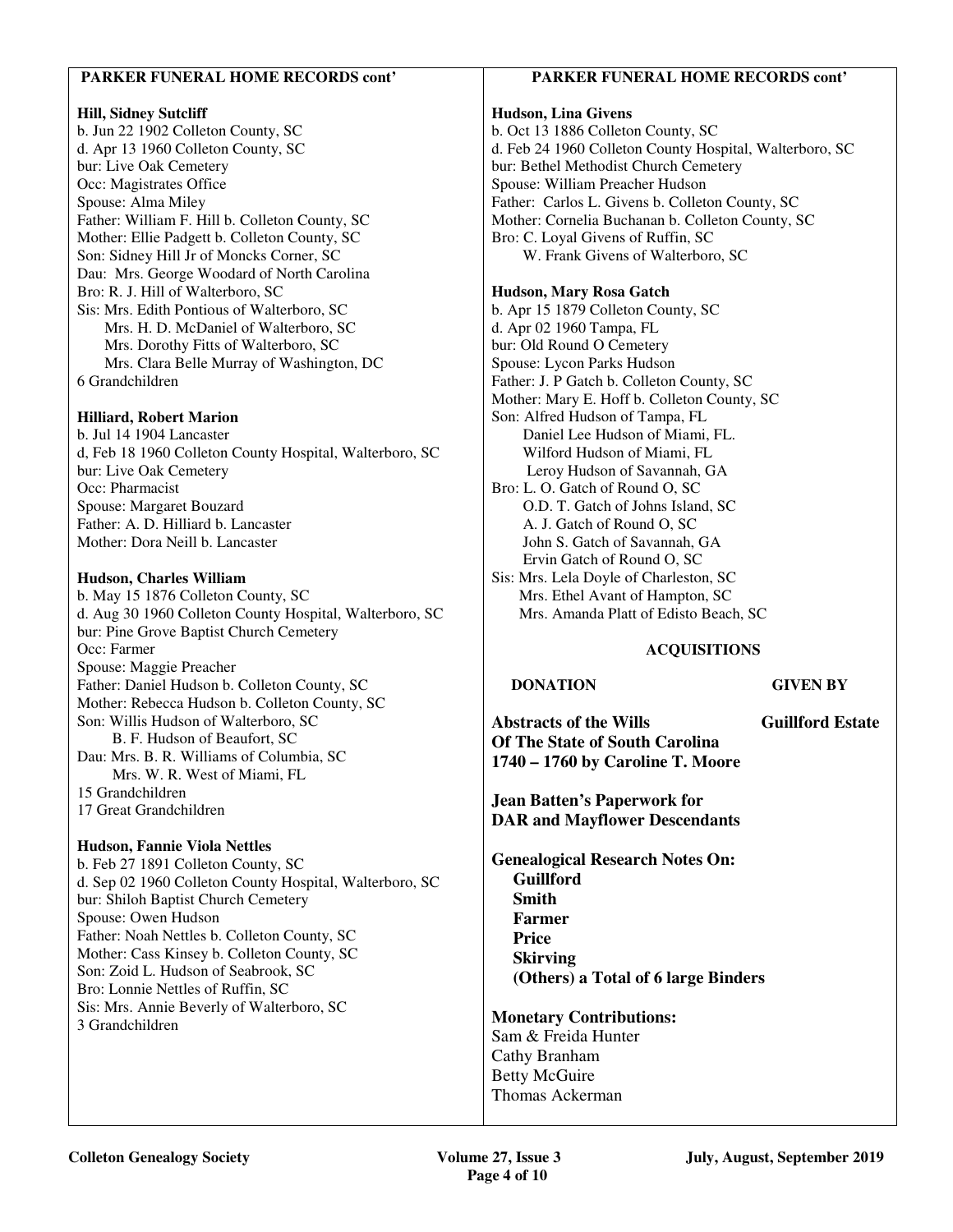#### **DESCENDANTS OF BAILEY WILLIAM HICKMAN Generation Four cont'**

41. **Ella Josephine Hughes**, born May 14 1881 in Colleton Co, SC, died May 31 1968 in Bamberg Co, SC. She married (1) **George Henry Kinard**, born July 20 1860, died October 1938.

*Children:*

- 190 i. Henrietta Kinard.
- 191 ii. George Daniel Kinard.
- 192 iii. Richard Kinard.

She married (2) **Nicholas A. Brickwell**.

- 42. **Lewis Austin Hughes**, born July 12 1884, died December 05 1961, buried in South End Cemetery, Bamberg, Bamberg Co, SC. He married (1) **Della Utsey Ryan**, born January of 1875 (daughter of **John Ryan** and **Mary Caroline Hiott**), died June 27 1933, buried in South End Cemetery, Bamberg, Bamberg Co, SC. He married (2) **Lizzie Elizabeth Still**, born November 09 1897, died March 12 1977, buried in South End Cemetery, Bamberg, Bamberg Co, SC.
	- *Children:*
	- 193 i. Hattie Mary Hughes, born about 1936 in Bamberg Co, SC.
	- 194 ii. Melvin Hughes, born about 1940 in Bamberg Co, SC.
- 43. **George West Wesley Hughes**, born September 25 1892 in South Carolina, died April 12 1973, buried in West View Cemetery, Augusta, Richmond Co, GA. He married **Alma Harriett**, born September 20 1899 in Hampton Co, SC (daughter of **W. H. Harriett** and **Sarah Benton**), died November 02 1972 in Augusta, Richmond Co, GA, buried in West View Cemetery, Augusta, Richmond Co, GA.

*Children:*

- 195 i. George William Hughes, born December 03 1920, died May 18 2005, buried in Ft Sam Houston National Cemetery, San Antonio, Bexar Co, TX, military Cpl United States Army Veteran of World War II and Korea. He married Lois Ann Unknown, born June 20 1931, died June 22 1998, buried in Ft Sam Houston National Cemetery, San Antonio, Bexar Co, TX.
- + 196 ii. Rudolph "Rudy" Hughes born September 16 1925.
- + 197 iii. Bernard Monroe Hughes born July 07 1928.
	- 198 iv. John West Hughes, born October 09 1930 in Augusta, Richmond Co, GA, died February 12 1993, buried in West View Cemetery, Augusta, Richmond Co, GA, occupation Retired City of Augusta Sanitation Department.
	- 199 v. R. Jeanette Hughes, born March 18 1934. She married George Dennis Bilton, born February 09 1941 (son of Jasper Adam Bilton and Minnie Lee Kaney), died September 10 1997, buried in Westover Memorial Park, Augusta, Richmond Co, GA.
	- 200 vi. Robert Hughes, born about 1937.
- 44. **Ida Carrie Hughes**, born November 07 1895 in Colleton Co, SC, died July 14 1934. She married (1) **George Cordie Taylor**, born March 13 1888 (son of **Cordall Timothy "Cordy" Taylor** and **Urbanna Elizabeth Bishop**), died December 25 1922.

*Children:*

- + 201 i. Ada Irene Taylor born August 03 1911.
	- 202 ii. William Broadus Taylor, born October 02 1915 in Colleton Co, SC, died October 17 1992 in Bamberg Co, SC, buried in South End Cemetery, Bamberg, Bamberg Co, SC. He married Minnie Lou Davis, born March 02 1921 (daughter of Willie C. Davis and Laura Frances Hooker), died February 10 2014, buried in South End Cemetery, Bamberg, Bamberg Co, SC.
- + 203 iii. George Elbert Taylor Sr born September 02 1919.
	- 204 iv. Birdie Elizabeth Taylor, born 1921, died 1924.

She married (2) **Oscar Boyd Rutland**, born June 07 1875, died August 02 1949.

45. **William Broadus Hughes**, born March 15 1882 in Colleton Co, SC, died March 19 1941 in Bamberg Co, SC, buried in South End Cemetery, Bamberg, Bamberg Co, SC, occupation Farmer. He married **Ethel Bennett**, born December 07 1900 in Bamberg Co, SC (daughter of **David Bennett** and **Matilda Taylor**), died August 20 1942 in Colleton Co, SC, buried in Carter's Ford Baptist Church, Lodge, SC.

*Children:*

+ 205 i. Bertha Lou Hughes born February 02 1920.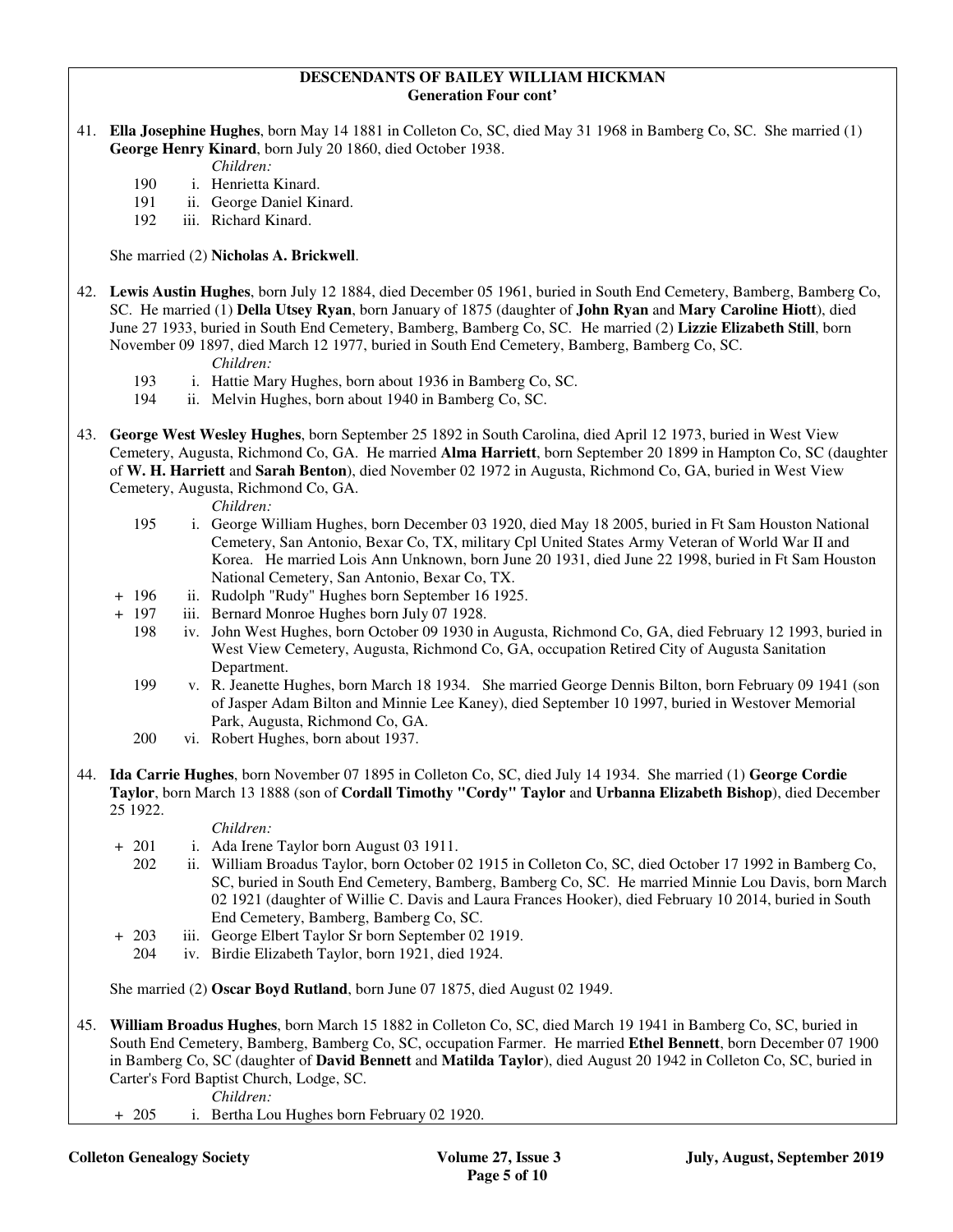- + 206 ii. Ruth Relarster Hughes born March 29 1921.
- + 207 iii. David William Hughes born December 16 1922.
	- 208 iv. Roy Hughes, born May 21 1924, died November 13 1926, buried in Carter's Ford Baptist Church, Lodge, SC.
	- 209 v. Matilda Adeline "Tilda" Hughes, born November 15 1926, died February 05 2005.She married (1) Burris Chestnut, May 30 1941, born 1920, died 1944. She married (2) Marion Francis Rudd, May 13 1954, born March 31 1925, died February 09 1983, buried in Carolina Memorial Park, North Charleston, SC. She married (3) Kenneth G. Byrne, born November 15 1926, died February 05 2005.
	- 210 vi. John Timothy Hughes, born August 05 1928 in Lodge, Colleton Co, SC, died April 28 2014 in Orangeburg Co, SC, buried in Ft Jackson National Cemetery, Columbia, SC, military Veteran of World War II and Korean War, military SN United States Navy.
	- 211 vii. George E. Hughes, born October 17 1933 in Colleton Co, SC.
	- 212 viii. Pauline Hughes, born April 09 1935 in Colleton Co, SC. She married Unknown Holt.
	- 213 ix. Viola Hughes, born July 03 1938 in Colleton Co, SC. She married Unknown Foster.
- 46. **Lou Larster Hughes**, born April 20 1899 in South Carolina, died April 26 1984 in South Carolina. They had a total of eight children. She married **Tom Baxter Hutson**, 1915, born July 11 1891 in South Carolina, died Oct 1957. *Children:*
	- 214 i. Roy Hutson, born 1920, died 1920.
	- 215 ii. Kathleen Hutson, born July 02 1924, died 1925.
	- 216 iii. Annie Mildure Hutson, born February 07 1926, died 1927.
	- 217 iv. Carl Baxter Hutson, born September 10 1927 in South Carolina, died May 18 1931 in Colleton Co, SC.
	- 218 v. Tom B. "Bobby" Hutson Jr, born February 28 1932, died March 28 1991, buried in Crossroads Families Cemeteries, Eastover, Richland Co, SC, occupation Farmer. Listed in 1930 Census must have been born Feb 1930 (not 1931) or as tombstone reads Feb 1932. Lived with his sister-in-law "Fannie Shealy" for 25 years.
	- 219 vi. Lola Mae Hutson, born November 28 1933 in South Carolina, died December 24 2010 in Columbia, Richland Co, SC, buried in Good Hope Baptist Cemetery, Eastover, Richland Co, SC. She married Allen Wilson, marriage license April 25 1958 issued in Richland County, SC.
	- + 220 vii. Myrtle Lee Hutson born July 29 1940.
- 48. **Justina "Jennie" Hickman**, born November 19 1866 in Colleton Co, SC, died May 27 1939. Widowed by 1900 Census She married (1) **E. W. Muse**, died before 1900 Census.

*Children:*

- 221 i. Albert Beaton Muse, born June 28 1883, died May 22 1931 in Atlanta, GA He married Estoria M. "Essie" O'Brien, born March 26 1888, died May 09 1927, buried in Hillcrest Abbey East Cemetery, Savannah, GA
- 222 ii. Leroy Muse, born April 14 1886 in South Carolina, died November 10 1940 in Fulton County, GA, buried in Hillcrest Abbey East Cemetery, Savannah, GA. He married Ethel Waters, about 1910, born August 27 1889, died November 08 1964, buried in Hillcrest Abbey East Cemetery, Savannah, GA.
- 223 iii. Eliza Muse, born Sep 1891 in South Carolina.

She married (2) **George M. Hammer**, about 1922.

54. **Joseph Bedon Hickman**, born July 30 1866 in Colleton Co, SC, died April 1 1947 in Roper Hospital, Charleston, SC, buried in Live Oak Cemetery, Walterboro, Colleton Co, SC. He married (1) **Emma E. Farmer**, born October 11 1873 in Colleton Co, SC (daughter of **John Skirving Farmer** and **Marie Ella Price**), died January 29 1955 in Beaufort County Hospital, Beaufort Co, SC, buried in Beaufort National Cemetery, Beaufort, SC.

#### *Children:*

- 224 i. Theodore Sumter Hickman, born July 31 1891 in Colleton Co, SC, died January 31 1971 in Colleton County Hospital, Walterboro, SC, buried in Live Oak Cemetery, Walterboro, Colleton Co, SC, military Retired United States Army Veteran of World War I. He married (1) Betty Price. He married (2) Amy Gough.
- + 225 ii. Beulah Hickman born September 12 1895.
- + 226 iii. Gladys Hickman born May 20 1900.
- + 227 iv. Hortense Hickman born August 27 1903.
- + 228 v. Peronneau Rivers Hickman Sr born November 16 1910.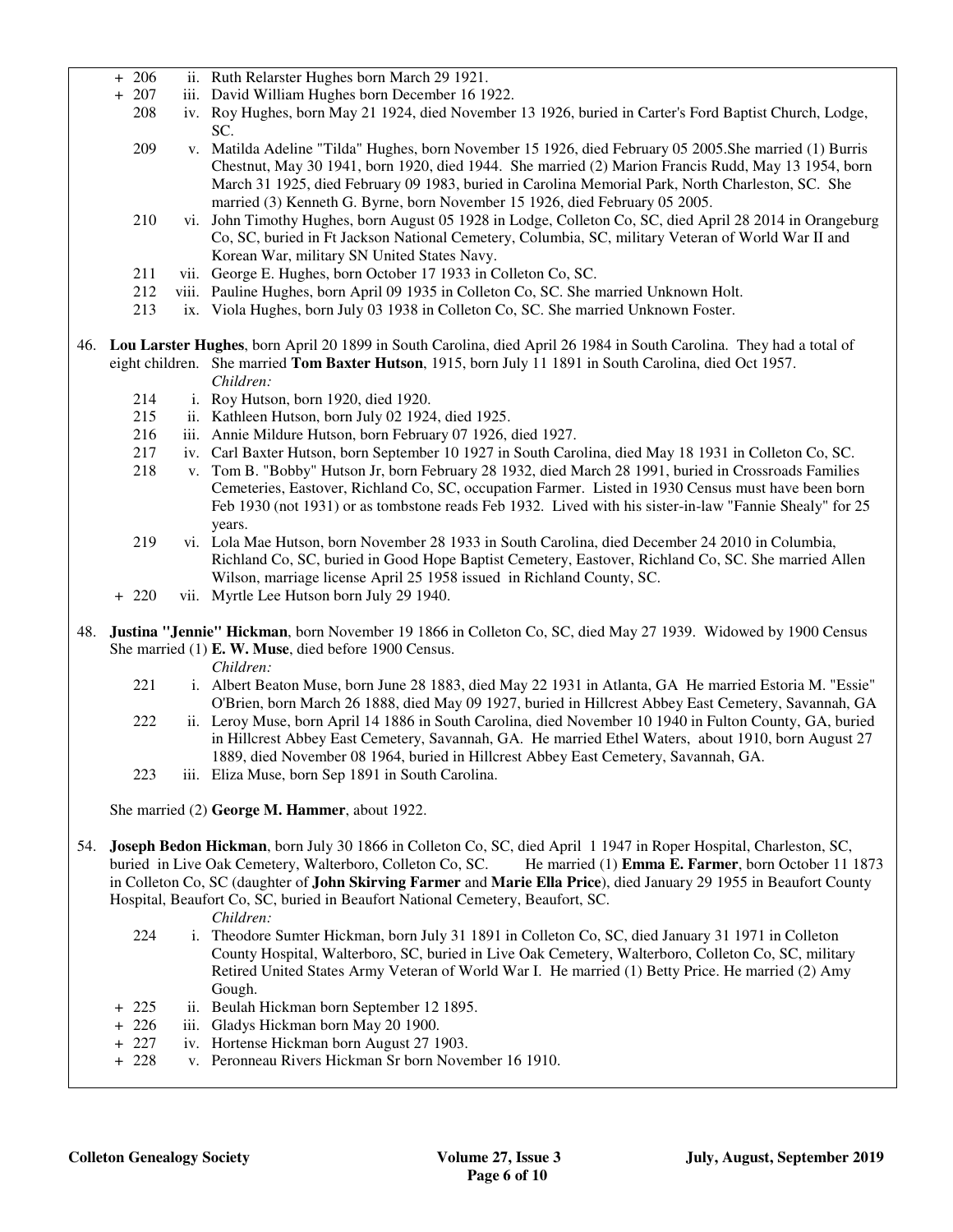He married (2) **Gertrude Ivy Ritter**, March 21 1925, born August 7 1897 in Colleton Co, SC (daughter of **William "Curtis" Ritter Sr** and **Martha Ann Smoak**), died April 26 1941 in Charleston Co, SC, buried in Smoak Cemetery, Ruffin, Colleton Co, SC.

*Children:*

- + 229 vi. Joseph Curtis Hickman born October 9 1925.
- + 230 vii. John Emmett Hickman born December 13 1927.
- + 231 viii. Marjorie "Margie" Amanda Hickman born April 15 1931.
	- 232 ix. Henry Minnis Hickman, born August 9 1933 in Wiggins, Colleton Co, SC, died November 8 2016, buried in Carolina Memorial Park, North Charleston, SC, military Served United States Air Force.
- + 233 x. Edwin Hickman Phillips born October 7 1935.
- 55. **Ida Zeporrah Hickman**, born April 01 1869 in Colleton Co, SC, died October 16 1938, buried in Live Oak Cemetery, Walterboro, Colleton Co, SC. She married **Barnett Postell "Barney" Hooker**, about 1884, born about 1856 in Lexington Co, SC (son of **Henry Hooker** and **Matilda A. E. Jeffcoat**), died April 13 1934, buried in Live Oak Cemetery, Walterboro, Colleton Co, SC, occupation Farmer.

*Children:*

- + 234 i. Harry Bernard Hooker born April 13 1885.
	- 235 ii. Alfred Lee Hooker, born January 07 1886, died March 06 1919, buried in Live Oak Cemetery, Walterboro, Colleton Co, SC.
- + 236 iii. Janette Hooker born October 02 1888.
	- 237 iv. Arthur Emory Hooker, born September 15 1890, died March 12 1966, buried in Live Oak Cemetery, Walterboro, Colleton Co, SC.
	- 238 v. Annie Beatrice Hooker, born October 06 1894 in Colleton Co, SC, died January 18 1970, buried in Live Oak Cemetery, Walterboro, Colleton Co, SC, occupation Telephone Operator. She married (1) Buist Bertie Brickle, born December 24 1893 in Orangeburg Co, SC (son of John M. Brickle and Essie Annie Smoak), died January 14 1964 in Charleston Co, SC, buried in Ebenezer Cemetery, Cordova, Orangeburg Co, SC. She married (2) Robert L. "Rob" Horne.
- + 239 vi. John Arnold Hooker born October 18 1898.
	- 240 vii. Flossie Hooker, born August 04 1902, died September 27 1985, buried in Live Oak Cemetery, Walterboro, Colleton Co, SC, occupation Telephone Operator. She married Vivian Lamar Ritter, July 14 1929, born March 03 1897, occupation Farmer, buried in Live Oak Cemetery, Walterboro, Colleton Co, SC, died January 29 1970.
- + 241 viii. Daisy Arita Hooker born March 12 1905.
- ix. Joseph Solomon Hooker Sr born February 01 1907.
- + 243 x. Erwin "Ward" Hooker born January 25 1909.
- 56. **Henry Hayes Hickman**, born October 13 1870, died November 27 1919, buried in Live Oak Cemetery, Walterboro, Colleton Co, SC. He married (1) **Mary Elizabeth Goodwin**, born September 14 1881 (daughter of **Barney William Goodwin** and **Mary Ann Elizabeth Breland**), died August 7 1911, buried in Live Oak Cemetery, Walterboro, Colleton Co, SC.

#### *Children:*

- + 244 i. Herbert H. Hickman born December 29 1899.
- + 245 ii. Mazie E. Hickman born October 29 1901.
- 246 iii. Emeritt Baring Hickman, born 1903, died November 29 1903.
- + 247 iv. Alton Goodwin Hickman born September 02 1904.
	- 248 v. Vernice Hickman, born March 18 1907, died January of 1994 in Orangeburg Co, SC, buried in Memorial Park Cemetery, Orangeburg, SC, education Graduated University of Georgia Teachers College, occupation Teacher. She married Winborn Joseph "Joe" Morrison Jr, Dec 1936, born November 19 1907 in Georgia (son of Winborn Joseph Morrison and Francis Evelina "Effie" Rhodes), occupation Owner and Operator of Dry Cleaning Business, died December 27 1972 in Orangeburg Co, SC.

 He married (2) **Marie Emily Ritter**, 1912, born December 11 1887 (daughter of **Allen Randolph Ritter** and **Henrietta Antoinette "Nettie" Beach**), died October 04 1969, buried in Ebenezer United Methodist Church Cemetery, Walterboro, Colleton Co, SC.

*Children:*

 249 vi. Mildred Hickman, born December 07 1913, died January 12 1965 in Rome, GA, buried in Ebenezer United Methodist Church Cemetery, Walterboro, Colleton Co, SC, occupation Beautician. As of 1930 Census Mildred, Elma, Lena, Clariece Hickman were all living in the Charleston Orphan House in Charleston, Charleston City, SC. She married Colt H. "Whaley" Johnson, February 16 1936.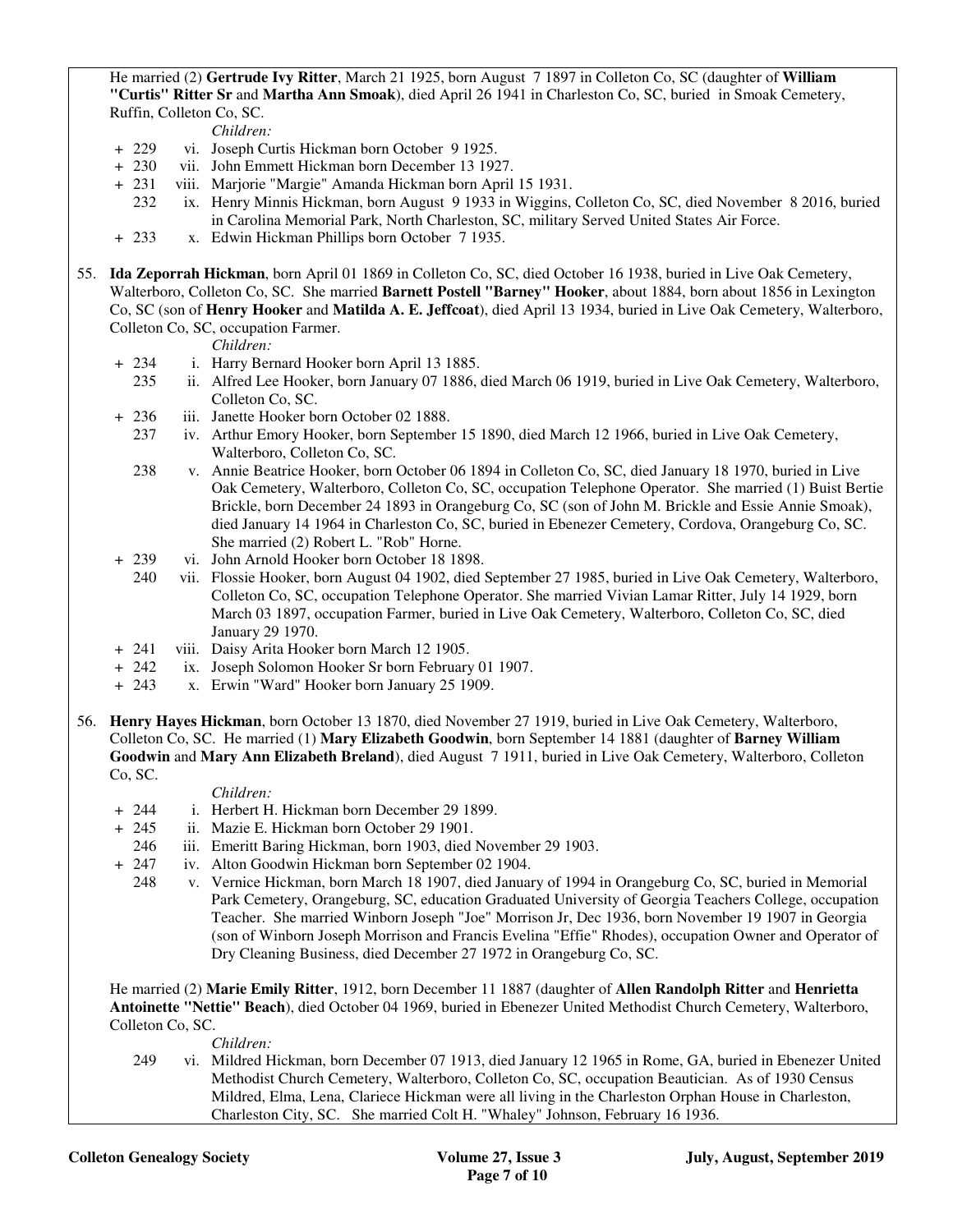- + 250 vii. Elma Brooks Hickman born March 07 1915.
- + 251 viii. Lena Amanda Hickman born June 14 1917.
- + 252 ix. Clariece M. Hickman born July 26 1919.
- 57. **Jacob Lee "Jake" Hickman**, born August 15 1874 in Colleton Co, SC, died December 23 1949 in Colleton Co, SC, buried in Live Oak Cemetery, Walterboro, Colleton Co, SC, occupation Retired Farmer. He married **Lillie Octavia Fletcher**, born July 23 1881 in Colleton Co, SC (daughter of **George W. Fletcher** and **Millicia Ann Catterton**), died April 12 1947 in Colleton Co, SC, buried in Live Oak Cemetery, Walterboro, Colleton Co, SC.

*Children:*

- + 253 i. Gertha Carlein Hickman born May 19 1900.
- + 254 ii. Clarence Ravenel Hickman born October 13 1903.
- + 255 iii. Beulah Hickman born October 10 1917.
- 58. **Wade Hampton Hickman**, born Oct 19 1876 in Colleton Co, SC, died March 9 1959 in Walterboro, Colleton Co. SC, buried in Live Oak Cemetery, Walterboro, Colleton Co, SC. He married (1) **Maggie Estelle "Essie" Stokes**, born January 26 1885 (daughter of **Henry Sumter Stokes** and **Alice Elizabeth Fewox**), died October 18 1906, buried in Bedon Baptist Church, Walterboro, SC.

*Children:*

- + 256 i. Forrest Stokes Hickman born November 12 1903.
- + 257 ii. Vera Hickman born October 01 1906.

 He married (2) **Amanda Gazaway**, December 17 1908, born July 21 1888 in Canton, GA, died February 23 1938, buried in Live Oak Cemetery, Walterboro, Colleton Co, SC. She was born July 21, 1888 in Canton, GA,

*Children:*

- + 258 iii. Nell Wilhelmina "Nellie" Hickman born November 8 1909.
- + 259 iv. Edmond Grady Hickman born March 13 1911.
- + 260 v. Bernice Caroline Hickman born March 24 1912.
- + 261 vi. Bruce LeVerne Hickman born December 18 1913.
	- 262 vii. Alice Geneva Hickman, born October 1 1915 in Colleton Co, SC, died November 23 1927 in Colleton Co, SC, buried in Live Oak Cemetery, Walterboro, Colleton Co, SC. Death certificate read birth 1913 and death Nov 23 1927. (If you enlarge tombstone it also reads died Nov 23 1927).
- + 263 viii. Kenneth Wade Hickman Sr born October 27 1916.<br>264 ix. Mary Elizabeth Hickman, born May 1 1921 in Col
	- ix. Mary Elizabeth Hickman, born May 1 1921 in Colleton Co, SC, died July 31 1975, buried in Live Oak Cemetery, Walterboro, Colleton Co, SC. She married (1) Jean Durr Laws, born December 09 1919 in Wilkes Co, NC, died December 06 1969, buried in Live Oak Cemetery, Walterboro, Colleton Co, SC. She married (2) Riddick Ackerman Jr.
- 59. **Solomon Elliott Hickman**, born September 24 1880 in Colleton Co, SC, died July 4 1943 in Walterboro, Colleton Co, SC, buried in Live Oak Cemetery, Walterboro, Colleton Co, SC. He married **Pearl Mae Herndon**, May 23 1909 in Walterboro, Colleton Co, SC, born May 3 1891 in Colleton Co, SC (daughter of **Ivy Joseph "Joe" Herndon** and **Martha "Jane" Sineath**), died February 28 1973 in Colleton County Hospital, Walterboro, SC,

*Children:*

- 265 i. Florence "Florine" Hickman, born May 7 1910 in Wiggins, Colleton Co, SC, died January 28 1997 in Oakwood Health Care Center, Walterboro, SC, buried in Live Oak Cemetery, Walterboro, Colleton Co, SC, never married.
- + 266 ii. Regis Virginia Hickman born January 14 1912.
- + 267 iii. Hilda Frances Hickman born September 30 1914.
- 268 iv. Louise Miriam Hickman born September 25 1916.
	- 269 v. Esther Hickman, born June 29 1919 in Colleton Co, SC, died December 4 1982 in Colleton Regional Hospital, Walterboro, SC, buried in Live Oak Cemetery, Walterboro, Colleton Co, SC, never married.
	- 270 vi. Solomon Eugene Hickman, born November 26 1923 in Wiggins, Colleton Co, SC, died February 4 2018 in Pruitt Healthcare Center, Estill, SC, buried in Live Oak Cemetery, Walterboro, Colleton Co, SC, never married.
	- 271 vii. Roland Elliott Hickman, born November 26 1923 in Colleton Co, SC, died October 5 1944 in New Guinea, South Pacific, buried in Live Oak Cemetery, Walterboro, Colleton Co, SC. Name may have been spelled Rowland Hickman.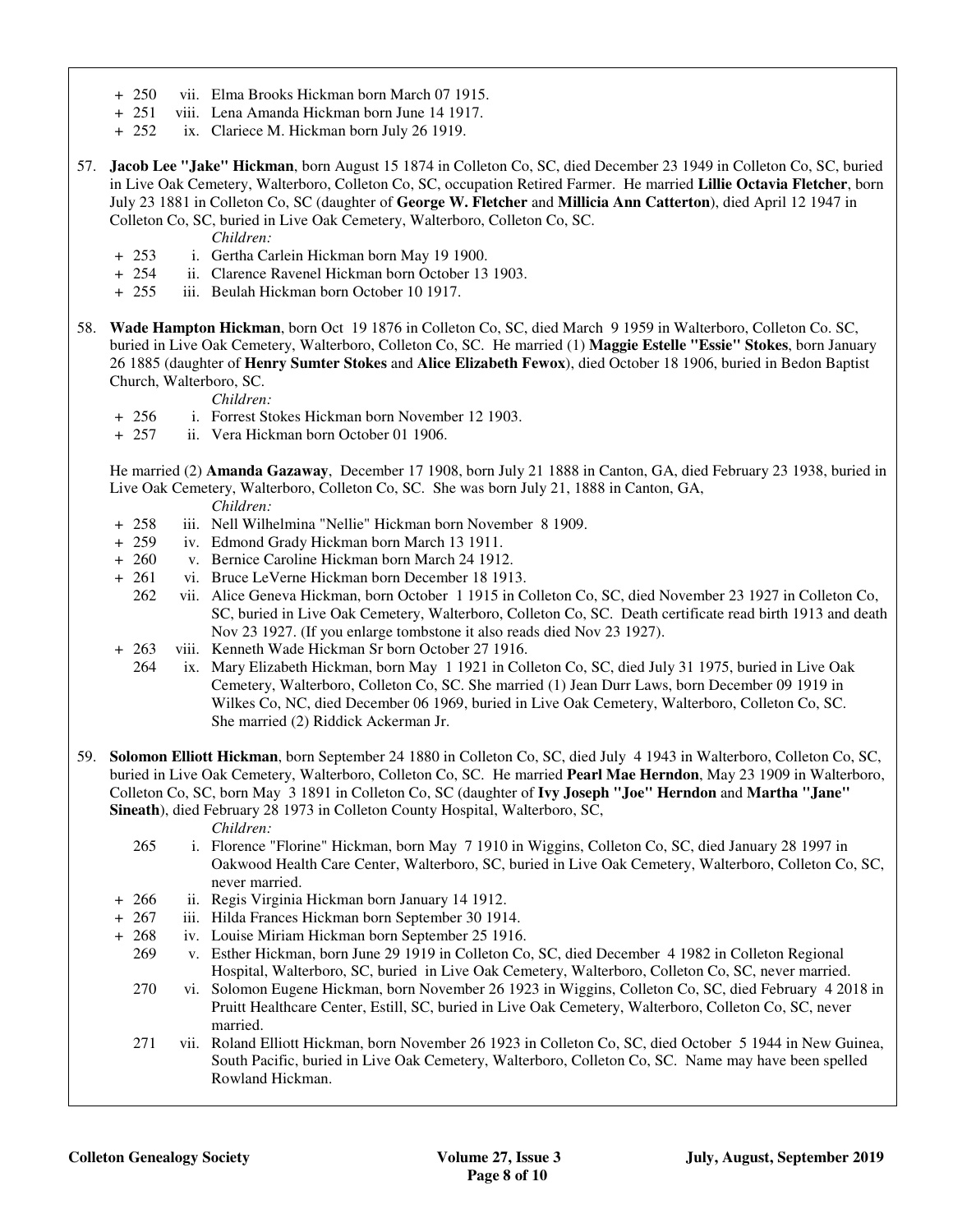60. **Albert Barnes "Dill" Hickman Sr**, born October 24 1882 in Colleton Co, SC, died June 24 1962 in Walterboro, Colleton Co, SC, buried in Live Oak Cemetery, Walterboro, Colleton Co, SC, occupation Retired Farmer and Merchant. He married **Ruby Maranda Fralix**, October 08 1947, born August 23 1910 in Colleton Co, SC (daughter of **George Washington Fralix** and **Addie Tuten**), died June 13 1987 in Oakwood Health Care Center, Walterboro, SC, buried in Live Oak Cemetery, Walterboro, Colleton Co, SC, occupation Retired Licensed Practical Nurse.

#### *Children:*

- 272 i. Albert Barnes Hickman Jr, born May 7 1951 in Colleton Co, SC, died January 30 2013 in Beaufort Co, SC, buried in Live Oak Cemetery, Walterboro, Colleton Co, SC. According to his obituary, he was survived by his foster parents, Gene and Gwenn Jennings of Beaufort; his aunt Helen Key Fralix, and numerous cousins: Jean Church, Marlene Hughes, Mary Lanier, and Joel, Sherrill, Wayne, Dean, Glenn and Lowell Fralix as well as extended members of the Hickman family.
- 61. **Mabel Caroline "Mae" Hickman**, born August 14 1884 in Walterboro, Colleton Co, SC, died June 16 1958 in Orange Co, FL, buried in Greenwood Cemetery, Orlando, Orange Co, FL. She married **Moody W. Jeffcoat**, born August 11 1878 in South Carolina (son of **James I. Jeffcoat** and **Mary Elizabeth Boyleston**), died June 02 1974, buried in Greenwood Cemetery, Orlando, Orange Co, FL.

*Children:*

- 273 i. John Austin Jeffcoat, born December 16 1906, died February 26 1951, buried in Greenwood Cemetery, Orlando, Orange Co, FL.
- 274 ii. Earl Donnell Jeffcoat, born July 06 1908 in Colleton Co, SC, died December 13 1990 in Orlando, Orange Co, FL, buried in Greenwood Cemetery, Orlando, Orange Co, FL, military World War II Veteran.
- 275 iii. Thelma Jeffcoat, born about 1912.
- + 276 iv. Rhett Wilbur Jeffcoat born July 09 1913.
- + 277 v. Opal L. Jeffcoat born March 01 1915.
- + 278 vi. Cora "Maude" Jeffcoat born August 18 1918.
	- 279 vii. Mary Willie Jeffcoat. She married Robert Wilson Geldner, 1953 in Osceola Co, FL, born August 20 1921, died November 12 2010. Robert: Married previously to Mildred Gloria Lanston (1945).
- 62. **John Vernon Hickman**, born July 17 1886, died May 28 1972 in Columbia, Richland Co, SC, buried in Salley Oakview Cemetery, Salley, Aiken Co, SC. He married (1) **Allie Mae Furtick**, born October 31 1888 (daughter of **Thomas Charles Furtick** and **Annie Rebecca Jeffcoat**), died April 03 1942, buried in Salley Oakview Cemetery, Salley, Aiken Co, SC. *Children:*
	- 280 i. Charles Vernon Hickman, born November 21 1908, died December 24 2001, buried in Salley Oakview Cemetery, Salley, Aiken Co, SC. He married Myrtis Ashe, born December 10 1912 in Orangeburg Co, SC (daughter of Selby Bluford Ashe and Lula Hair), died August 16 2006, buried in Salley Oakview Cemetery, Salley, Aiken Co, SC.
	- + 281 ii. Victor Ralph Hickman born March 06 1910.
	- + 282 iii. Leonard Aubrey Hickman born September 30 1911.
	- + 283 iv. Elma Doris Hickman born May 22 1913.
	- + 284 v. Theresa Hickman born April 11 1916.
		- 285 vi. Onita Mae Hickman, born April 08 1919 in Salley, Aiken County, SC, died February 19 2001. She married Unknown Elliott.

# He married (2) **Gladys Romanstine**, born June 22 1907 (daughter of **William Frederick Romanstine** and **Susie Lucille Campbell**), died April 12 2008, buried in Salley Oakview Cemetery, Salley, Aiken Co, SC.

*Children:*

+ 286 vii. Marjorie "Margie" Amanda Hickman born April 15 1931.